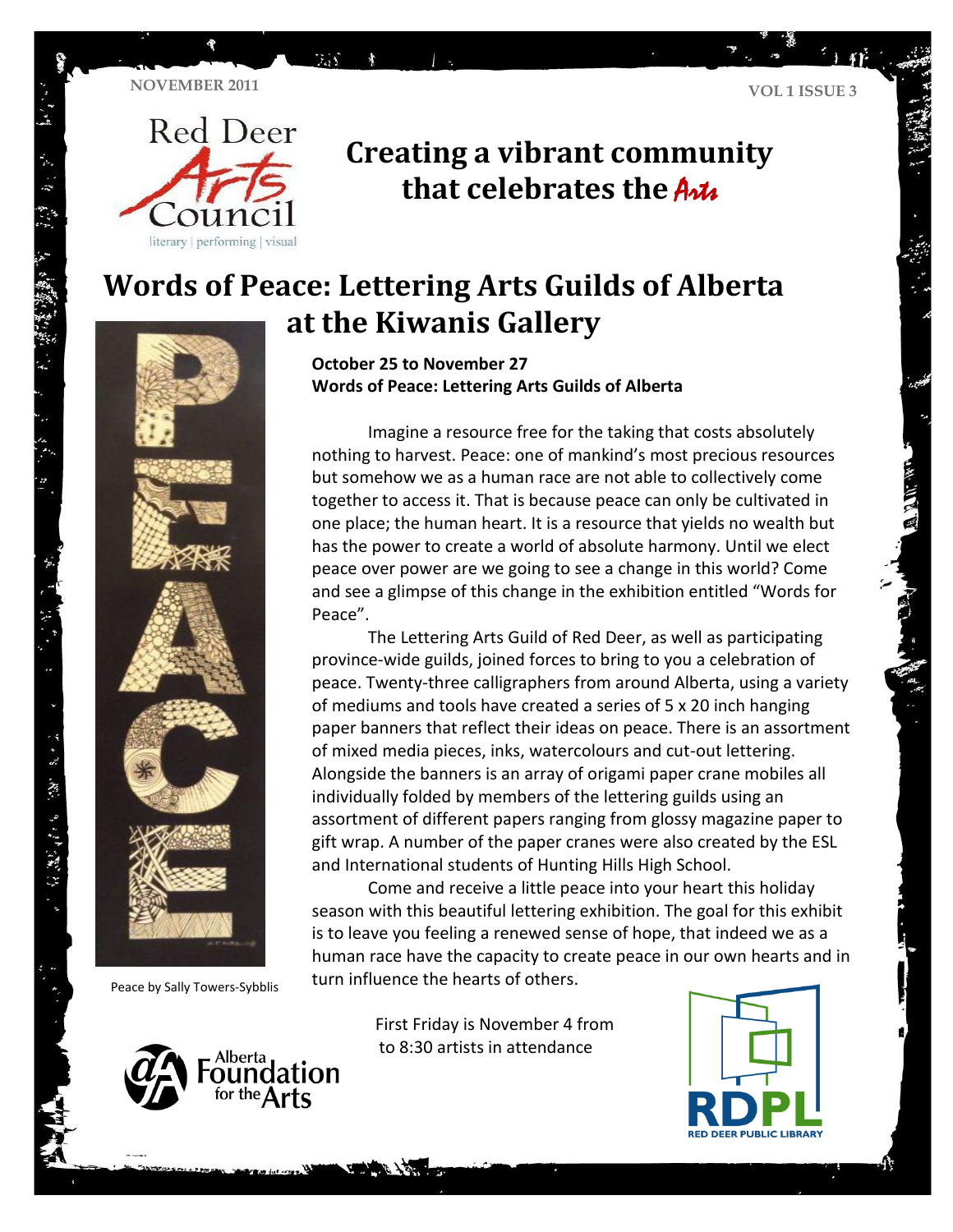1. 源省 编译等 201 年

# Claude Lapalme

Interview by James Folk

Claude Lapalme is the current Music Director and Conductor of the Red Deer Symphony Orchestra. He was born in eastern Canada and attended the University of Toronto for a Bachelor's degree in music, after which he moved to Holland to further his education in music, a path that would lead him to becoming a conductor.

While some musicians and artists say that it was the art or lifestyle that chose them, and they were simply along for the ride, Claude calls his decision to pursue music as a profession a "career choice made early in [his] life". In spite of being around many music-oriented family members, such as his pianist mother, an organist grandmother, and a violinist aunt, Mr. Lapalme does not credit any one of them in particular as being a direct influence in either his style of music, or his decision to follow it. Instead, he credits the whole of his experiences with formal education, people, and life occurrences as his inspiration, creating a synergy of style rather than an advanced imitation of one person or other.

Claude has been the conductor of the Red Deer Symphony Orchestra for 20 years, and has never looked back on the decision to take the position. He said more than once that being at the helm of the project, with so many talented people, was a high honour, and one of the more rewarding experiences of his life. He is connected with the musical community through the Orchestra proper, and through the music faculty at Red Deer College



The Red Deer Arts Council has a brand new T-Shirt for sale. They will be available for sale at our First Friday event at the Kiwanis Gallery from 6:30 to 8:30. They are made of organic cotton and bamboo and are incredibly soft and easy to wash. The *Where's My Tribe* logo is designed by Board Member, Carol-Lynn Gilchrist to help promote our social and business events.

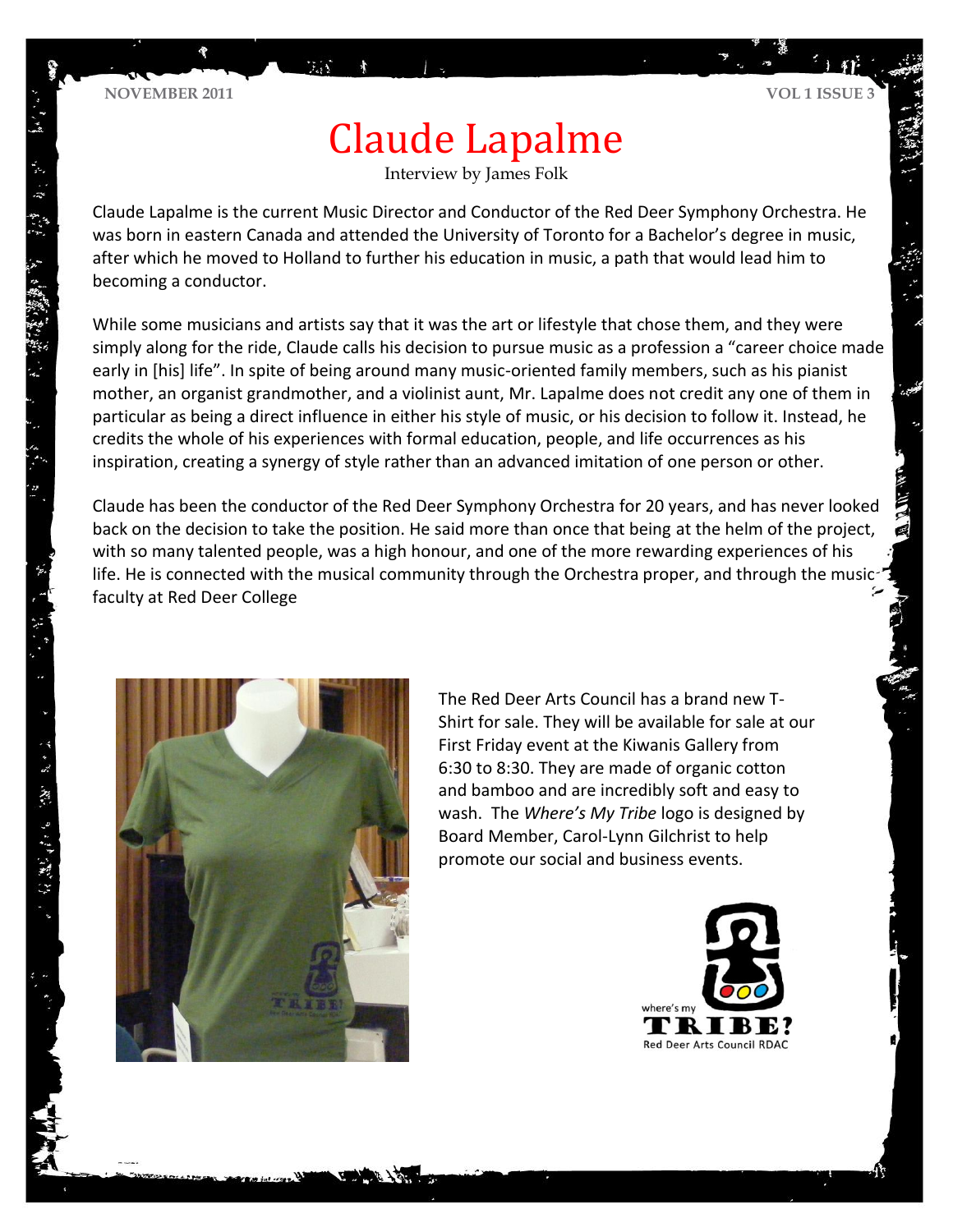贾

**VOL 1 ISSUE 3**

# **Red Deer Arts Council News**

### **Upcoming Workshops:**

Red Deer Arts Council, United Way of Central Alberta, CiRS, and the City of Red Deer have been doing a series of Sponsorship workshops with Brent Barootes, President of the Partnership Group - Sponsorship Specialists. You can check his website for details, at [www.partnershipgroup.ca](http://www.partnershipgroup.ca/) or email him at [brent@partnershipgroup.ca.](mailto:brent@partnershipgroup.ca) Three have been completed, but we have two more to go. Mark your calendar for these! They are:

mar.

1. **Sponsorship: Building a Proposal That Works** on Saturday, February 11, 9:00 am to 1:00 pm. Venue to be confirmed. There is more to building a proposal than asking for money and telling the prospect how much you need the sponsor's money!

#### 2. **Sponsorship: How to Figure out What You Have to Sell Beyond Banners and Logos on**

March 10, 9:00 am to 1:00 pm. Venue to be confirmed. This workshop will help registrants to better understand what they have that is of value to potential sponsors. The session will identify steps to helping you identify such saleable assets.

For more information and how to register, call the RDAC office at 403-348-2787

・ドー 東京 きょげん (草) 分

We would like to thank the team from The Alberta Foundation for the Arts and the Canada Council for their valuable information in the Grants writing workshop which was held on October 19<sup>th</sup>. Special thanks to Kristina Oberg for her presentation on the Fee For Service grant and the staff at Culture Services, City of Red Deer for their ongoing support with our workshops.

### **Scholarship Winners!**

The Scholarship Committee is pleased to announce the winners of the 2011 Princess Margaret and Centennial Scholarships.

#### **Princess Margaret Scholarship (\$500)**

Kate Maclean may already be known to you as a RDAC volunteer. She is a visual artist and currently a student in the Red Deer Fine Arts Program in preparation for completing a BFA. She submitted works in a range of media and appears to be well on her way towards a career in fine arts. Congratulations Kate!

#### **Centennial Scholarship (\$500)**

When she applied for the scholarship with a visual arts submission, Melany Nelson was completing her final year at Lindsay Thurber High School. In addition to success as an IB Arts student, she has also demonstrated a passion for Theatre and volunteerism through the Arts. She is currently enjoying a "gap" year with plans to travel and soak up some art along the way. Congratulations Melany!



Sudden Heat, Urban Murder, Mixed Media Monoprint by Melany Nelson